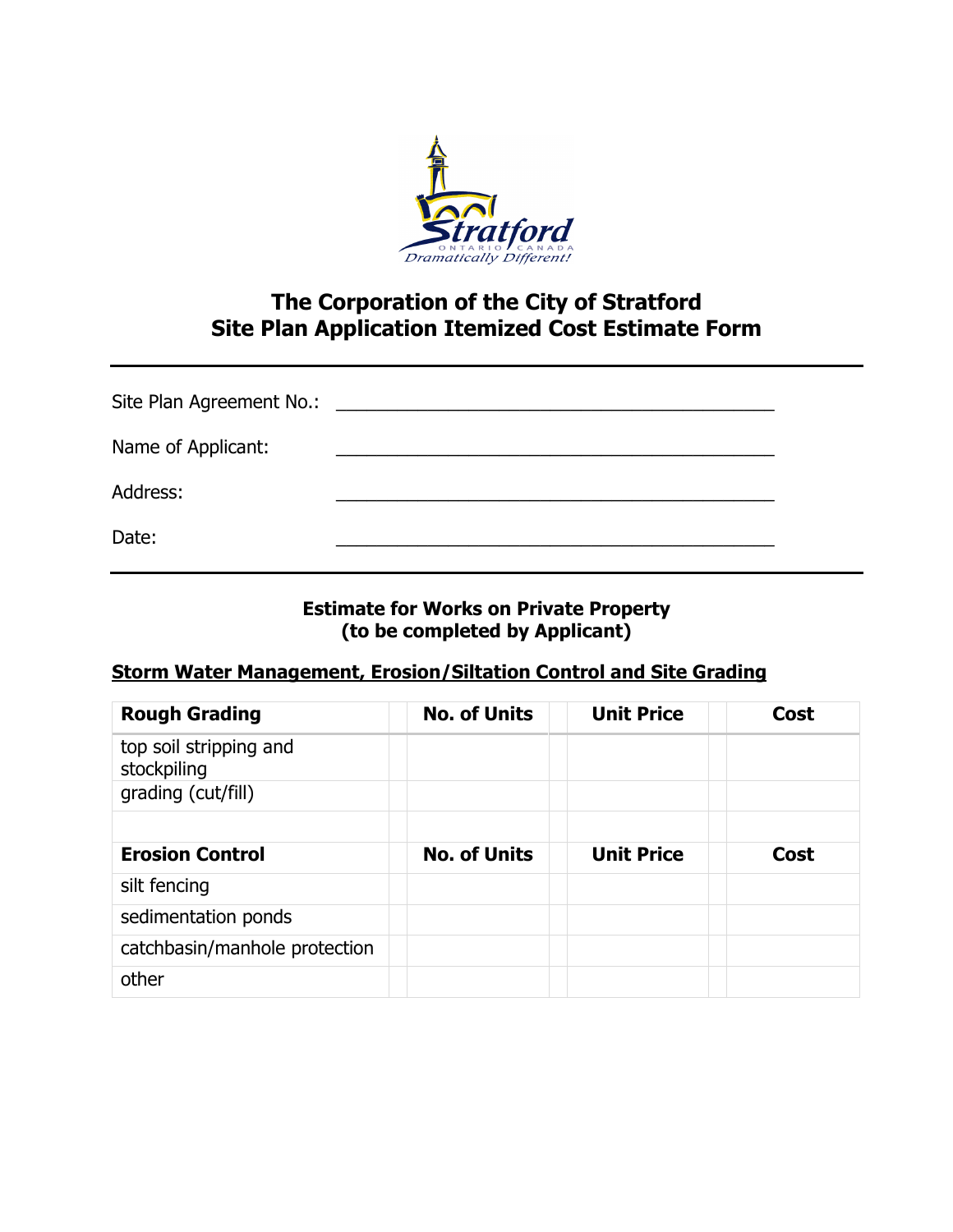| <b>Underground Storage</b>           | <b>No. of Units</b> | <b>Unit Price</b> | <b>Cost</b> |
|--------------------------------------|---------------------|-------------------|-------------|
| infiltration chamber                 |                     |                   |             |
| cisterns                             |                     |                   |             |
| other                                |                     |                   |             |
|                                      |                     |                   |             |
| <b>Roof Top Storage</b>              | <b>No. of Units</b> | <b>Unit Price</b> | <b>Cost</b> |
| outlet control drains                |                     |                   |             |
| other                                |                     |                   |             |
|                                      |                     |                   |             |
| <b>Quality Control Facilities</b>    | <b>No. of Units</b> | <b>Unit Price</b> | <b>Cost</b> |
| ponds                                |                     |                   |             |
| sedimentation chambers               |                     |                   |             |
| other                                |                     |                   |             |
|                                      |                     |                   |             |
| <b>Outlet Controls</b>               | <b>No. of Units</b> | <b>Unit Price</b> | <b>Cost</b> |
| orifices, weirs                      |                     |                   |             |
| other                                |                     |                   |             |
|                                      |                     |                   |             |
| Catchbasin and/or<br><b>Manholes</b> | <b>No. of Units</b> | <b>Unit Price</b> | <b>Cost</b> |
| size___________/depth_               |                     |                   |             |
| size____________/depth_              |                     |                   |             |
| size____________/depth_              |                     |                   |             |
|                                      |                     |                   |             |
| <b>Piping</b>                        | <b>No. of Units</b> | <b>Unit Price</b> | <b>Cost</b> |
| insulation                           |                     |                   |             |
| concrete pipe                        |                     |                   |             |
| PVC pipe                             |                     |                   |             |
| other                                |                     |                   |             |
|                                      |                     |                   |             |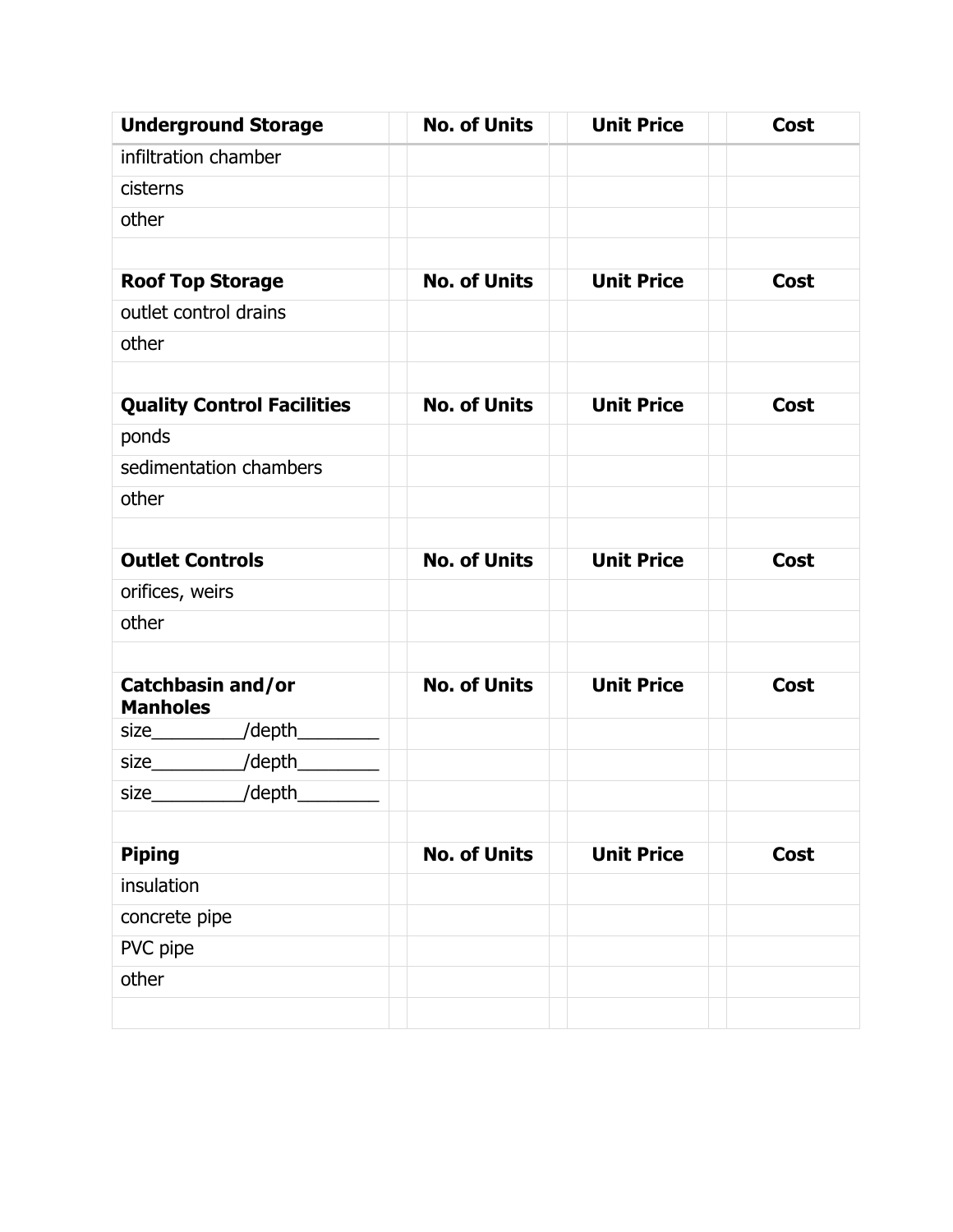## **Sanitary Sewer and Water Servicing**

| <b>Manholes</b>                 | <b>No. of Units</b> | <b>Unit Price</b> | <b>Cost</b> |
|---------------------------------|---------------------|-------------------|-------------|
| size___________/depth__________ |                     |                   |             |
| size___________/depth_________  |                     |                   |             |
| size___________/depth_________  |                     |                   |             |
|                                 |                     |                   |             |
| <b>Piping</b>                   | <b>No. of Units</b> | <b>Unit Price</b> | <b>Cost</b> |
| sanitary size ____________      |                     |                   |             |
| water size                      |                     |                   |             |
| valves ___________________      |                     |                   |             |
|                                 |                     |                   |             |
| valves $\frac{1}{2}$            |                     |                   |             |
|                                 |                     |                   |             |
| <b>Fire hydrants</b>            | <b>No. of Units</b> | <b>Unit Price</b> | <b>Cost</b> |
| fire hydrants                   |                     |                   |             |
|                                 |                     |                   |             |
| <b>Other</b>                    |                     |                   |             |
|                                 |                     |                   |             |

## **Landscaping**

|                                                    | <b>No. of Units</b> | <b>Unit Price</b> | <b>Cost</b> |
|----------------------------------------------------|---------------------|-------------------|-------------|
| <b>Plant Material &amp;</b><br><b>Installation</b> |                     |                   |             |
| <b>Botanical Name Size</b>                         |                     |                   |             |
| 1)                                                 |                     |                   |             |
| 2)                                                 |                     |                   |             |
| 3)                                                 |                     |                   |             |
| 4)                                                 |                     |                   |             |
| 5)                                                 |                     |                   |             |
| 6)                                                 |                     |                   |             |
| 8)                                                 |                     |                   |             |
| 9)                                                 |                     |                   |             |
| 10)                                                |                     |                   |             |
| Mulch                                              |                     |                   |             |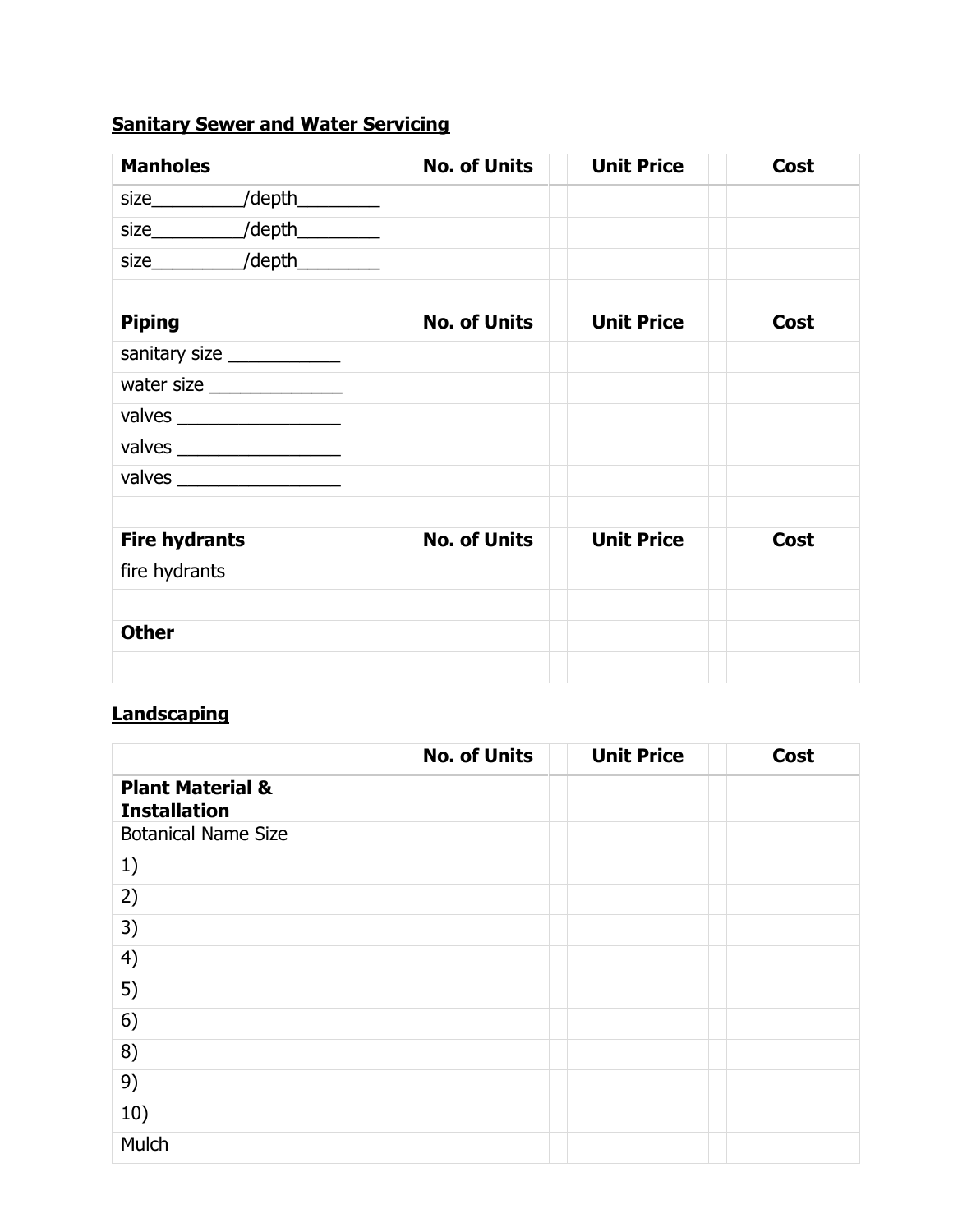|                                             | <b>No. of Units</b> | <b>Unit Price</b> | <b>Cost</b> |
|---------------------------------------------|---------------------|-------------------|-------------|
| Landscape Fabric                            |                     |                   |             |
| Edging                                      |                     |                   |             |
| Planting Bed Preparation                    |                     |                   |             |
| Fine Grading and Sodding                    |                     |                   |             |
| Fine Grading and Seeding                    |                     |                   |             |
| *Note Use Additional Sheet if<br>Necessary  |                     |                   |             |
|                                             |                     |                   |             |
| <b>Landscape Structures</b>                 | <b>No. of Units</b> | <b>Unit Price</b> | <b>Cost</b> |
| fencing (size & type)                       |                     |                   |             |
| retaining walls (size and type)             |                     |                   |             |
| recycling and garbage<br>enclosures         |                     |                   |             |
| planters (size and type)                    |                     |                   |             |
| play area plus equipment                    |                     |                   |             |
| bike racks                                  |                     |                   |             |
| irrigation system                           |                     |                   |             |
| others                                      |                     |                   |             |
|                                             |                     |                   |             |
| <b>Landscape Paving</b><br><b>Materials</b> | <b>No. of Units</b> | <b>Unit Price</b> | <b>Cost</b> |
| walkways                                    |                     |                   |             |
| patio area                                  |                     |                   |             |
| other                                       |                     |                   |             |
|                                             |                     |                   |             |
| <b>Curbing</b>                              | <b>No. of Units</b> | <b>Unit Price</b> | <b>Cost</b> |
| porta curbs                                 |                     |                   |             |
| poured concrete curbs                       |                     |                   |             |
| other                                       |                     |                   |             |

| <b>Hard Surface Areas</b> | <b>No. of Units</b> | <b>Unit Price</b> | Cost |
|---------------------------|---------------------|-------------------|------|
| parking areas             |                     |                   |      |
| demarcation of parking    |                     |                   |      |
| emergency access          |                     |                   |      |